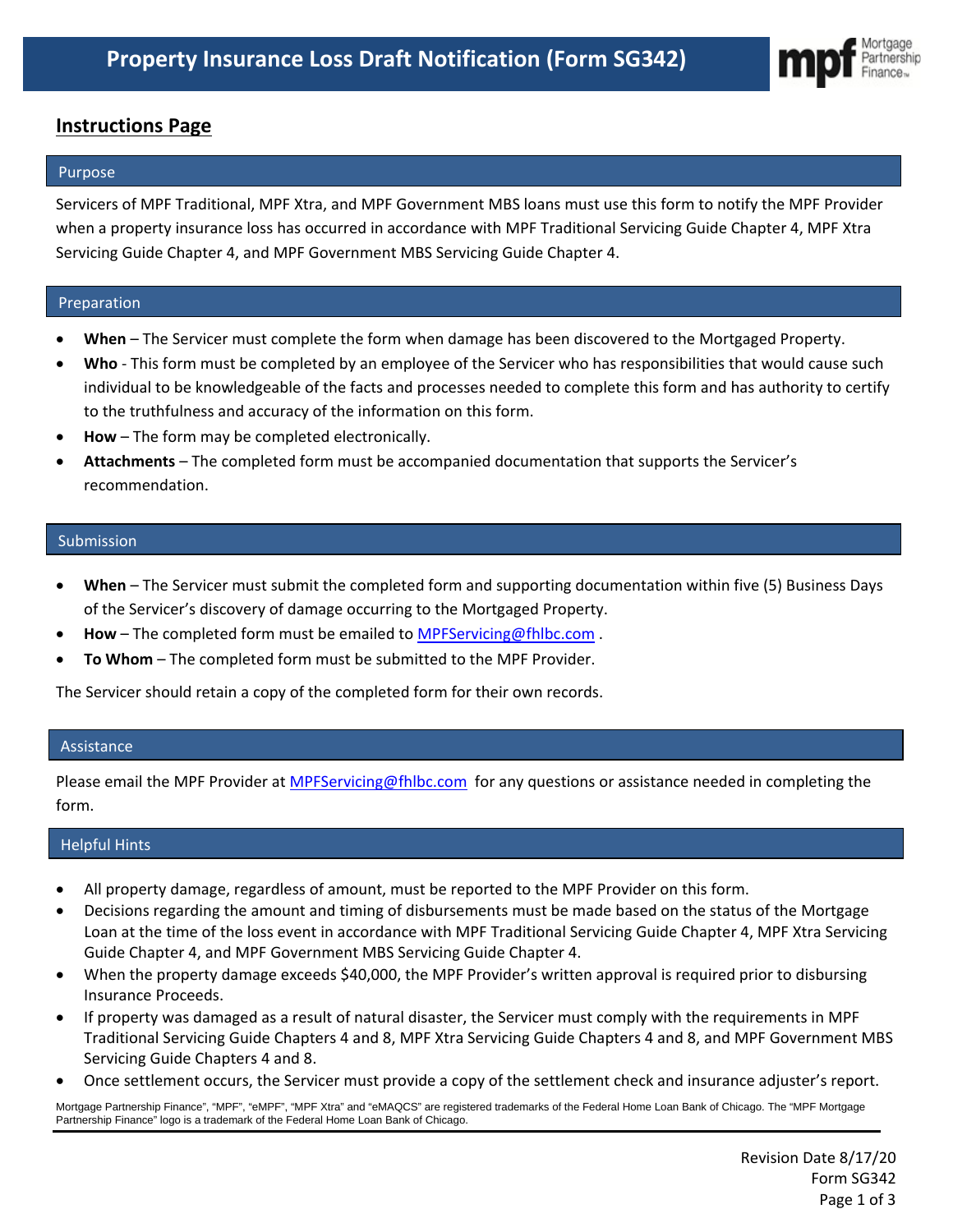# **Property Insurance Loss Draft Notification (Form SG342)**



| PFI/Servicer Information                                                                                                                                                                                                                          |  |  |  |  |  |  |
|---------------------------------------------------------------------------------------------------------------------------------------------------------------------------------------------------------------------------------------------------|--|--|--|--|--|--|
|                                                                                                                                                                                                                                                   |  |  |  |  |  |  |
| Loan Information                                                                                                                                                                                                                                  |  |  |  |  |  |  |
|                                                                                                                                                                                                                                                   |  |  |  |  |  |  |
| MPF Loan Number: ________________________                                                                                                                                                                                                         |  |  |  |  |  |  |
|                                                                                                                                                                                                                                                   |  |  |  |  |  |  |
| Unpaid Principal Balance: ____________________________                                                                                                                                                                                            |  |  |  |  |  |  |
| $\Box$ Occupied<br>Vacant/Abandoned<br>Occupancy:                                                                                                                                                                                                 |  |  |  |  |  |  |
| <b>Product Information</b>                                                                                                                                                                                                                        |  |  |  |  |  |  |
| Choose one product per form:                                                                                                                                                                                                                      |  |  |  |  |  |  |
| MPF Traditional<br>MPF Xtra<br>Product:<br>    MPF Government MBS                                                                                                                                                                                 |  |  |  |  |  |  |
| <b>Property Insurance Loss Information</b>                                                                                                                                                                                                        |  |  |  |  |  |  |
|                                                                                                                                                                                                                                                   |  |  |  |  |  |  |
| Amount of Draft: \$_______________________                                                                                                                                                                                                        |  |  |  |  |  |  |
|                                                                                                                                                                                                                                                   |  |  |  |  |  |  |
|                                                                                                                                                                                                                                                   |  |  |  |  |  |  |
|                                                                                                                                                                                                                                                   |  |  |  |  |  |  |
| Attachments/Supporting Documentation                                                                                                                                                                                                              |  |  |  |  |  |  |
| Are supporting documents attached?<br>Yes<br><b>No</b>                                                                                                                                                                                            |  |  |  |  |  |  |
| List any supporting documents and/or any missing documents and provide an explanation for any missing documents:                                                                                                                                  |  |  |  |  |  |  |
|                                                                                                                                                                                                                                                   |  |  |  |  |  |  |
| <b>Employee Information</b>                                                                                                                                                                                                                       |  |  |  |  |  |  |
| By submitting this form, I certify that the information contained herein is true and accurate.                                                                                                                                                    |  |  |  |  |  |  |
| Printed Name of Employee Completing Form: Law and Complete and Complete and Complete and Complete and Completing                                                                                                                                  |  |  |  |  |  |  |
|                                                                                                                                                                                                                                                   |  |  |  |  |  |  |
|                                                                                                                                                                                                                                                   |  |  |  |  |  |  |
| Mortgage Partnership Finance", "MPF", "eMPF", "MPF Xtra" and "eMAQCS" are registered trademarks of the Federal Home Loan Bank of Chicago. The "MPF Mortgage<br>Partnership Finance" logo is a trademark of the Federal Home Loan Bank of Chicago. |  |  |  |  |  |  |

Revision Date 8/17/20 Form SG342 Page 2 of 3